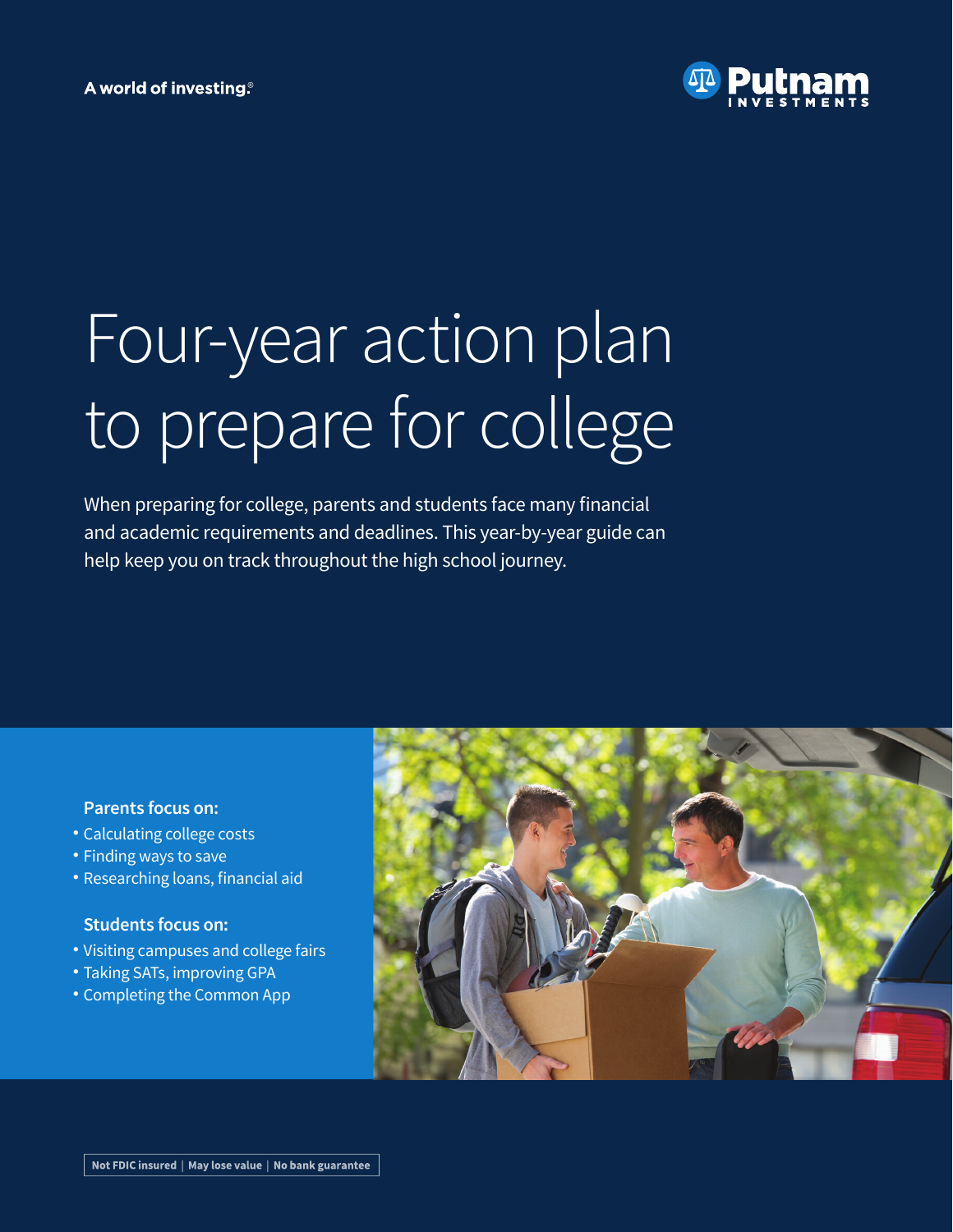Getting ready for college can be a challenging process for parents and students. Parents, on average, plan on paying for around 62% of the total cost of college for their kids. And 7 in 10 parents are actively saving for college costs. However, student debt has more than doubled over the past decade. With so many things to consider as your child approaches college age, this year-by-year guide keeps you on track for both financial and practical matters related to college enrollment.

# **Freshman year**

#### **FINANCIAL PRIORITIES FOR PARENTS STUDENT ACTION PLAN Saving and finances** • Increase saving in a 529 plan. Encourage grandparents and other family members to get involved. Help the student set a goal to allocate a certain amount of • earnings from summer employment during high school years for college expenses. Consider allocating some savings to other accounts such as • custodial UGMA/UTMA for non-qualified 529 plan college expenses, such as transportation. **Research School-based goals** • Set goals to achieve the honor roll and maintain a solid GPA throughout high school. Participate in extracurricular activities. Admissions • officers are increasingly looking for deeper involvement and leadership in a few areas (including work) rather than sporadic participation in many different clubs or activities. **Research**  • Meet with a guidance counselor to discuss interests and learn how to research colleges.

Research the affordability of college with Putnam's College • Savings calculator.

# **Sophomore year**

#### **FINANCIAL PRIORITIES FOR PARENTS STUDENT ACTION PLAN**

#### **Saving and finances**

- Continue saving in a 529 plan and review asset allocation to ensure that the investments are appropriate with the time horizon remaining before withdrawals for college begin.
- Compare living expenses of targeted schools, as costs vary by location.
- Fund a Roth IRA for the student with summer earnings. •

#### **Financial aid**

Consider tax-smart strategies and the impact of income on • federal financial aid (FAFSA). Beginning with next year's tax return, all income will be considered in the aid calculation. (See resources on last page.)

#### **School-based goals**

- Begin standardized testing by taking the PSAT in October.
- Consider a course schedule for junior and senior year to include Advanced Placement (AP) courses and postsecondary enrollment options.

#### **Research**

- Research colleges and include international colleges that may be more affordable, even after travel expenses. Consider grouping potential schools by "small, medium, or large" and "urban, suburban, or rural."
- Research academic requirements. It is important to start early especially when considering a military academy.
- If pursuing athletics, complete online college recruiting forms, contact coaches, and register with the NCAA if required.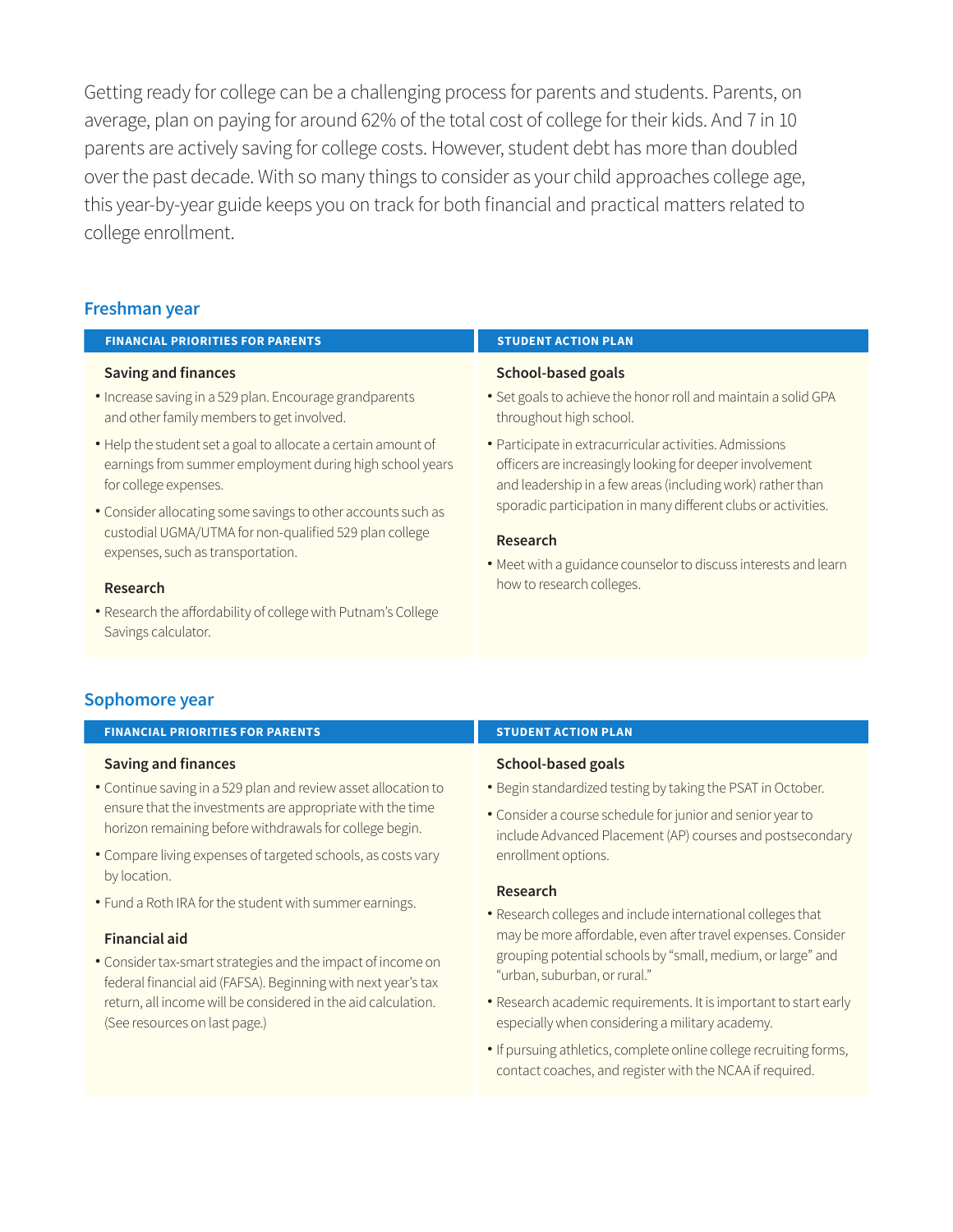# **Junior year**

#### **FINANCIAL PRIORITIES FOR PARENTS STUDENT ACTION PLAN**

#### **Saving and finances**

Explore a home equity loan as a potential source of funding. •

### **Financial aid**

- Determine the Expected Family Contribution (EFC) for financial aid. The EFC process factors income from the "prior" year.\* Note that increases in income — for example, from the sale of a stock or a Roth IRA conversion — may affect aid.
- The • *Federal Student Aid Estimator* on the FAFSA website (studentaid.gov/aid-estimator/) can be a useful tool. Review 529 account ownership to determine if changes are appropriate when considering financial aid.
- Research whether targeted colleges require the College Scholarship Service Profile (CSS Profile) application as part of their financial aid process.
- Start compiling information for FAFSA submission including tax returns and information on savings, investments, and assets.

#### **School-based goals**

- Keep a calendar of tests (PSAT in October; SAT and ACT later in the year).
- Take a prep course or find a tutor for standardized tests. •
- Make sure coursework, such as number of AP classes, reflects the academic requirement of targeted schools.
- Start building a resume and include summer employment, internships, and achievements.
- Meet with teachers, coaches, or mentors in person to request letters of recommendation.

#### **Research**

- Research colleges and attend college fairs. Think about an area of interest to pursue; this will help drive the list of colleges.
- Begin college visits in the fall. Get advice from older friends and family who have recently gone through the process.

\* For example, the FAFSA for the 2022-2023 college school year requires information from tax year 2021.

## **Senior year**

#### **FINANCIAL PRIORITIES FOR PARENTS STUDENT ACTION PLAN Saving and finances** Ask employer if scholarships are available for children • attending college. Make sure you have enough liquid assets for college-related • **School-based goals** • Take the SAT/ACT in the fall. Review social media accounts to make sure profiles and posted • content would not jeopardize an admissions decision.

Establish a professional presence by creating a LinkedIn profile. •

#### **Application process**

- Over the summer before senior year, start working on Common Application and college essay.
- Research application options, including early decision, early action, regular admission, and rolling admission.
- If opting for early decision, apply to colleges as early as November.
- Research and apply for local scholarships from schools, towns, and relevant organizations.

#### **Campus visits**

- Find out which schools offer interviews and set up meetings. Schedule campus visits when school is in session to experience daily life on campus. Trim your college list to a few safety, match, and reach schools.
- If pursuing athletics, contact coaches to schedule official on-campus visits in the fall.
- expenses. This may require investment transfers within college savings accounts to more conservative options.
- Consider allocating funds within a custodial account (i.e., UGMA or UTMA) or regular savings account for travel costs, which are not considered "qualified expenses" for 529 plans.
- Identify which savings accounts to tap into first for expenses based on investment, tax, or financial aid considerations.
- Research tax credits and deductions to help with college costs. •

#### **Financial aid**

- Attend a college aid workshop or meet with a professional college counselor.
- Complete the FAFSA form (between October 1 and June 30). Bear in mind that many states and colleges request FAFSA submission as soon as possible after October 1.

#### **Key documents**

Have student complete a health care proxy when turning 18 • and before going to college.